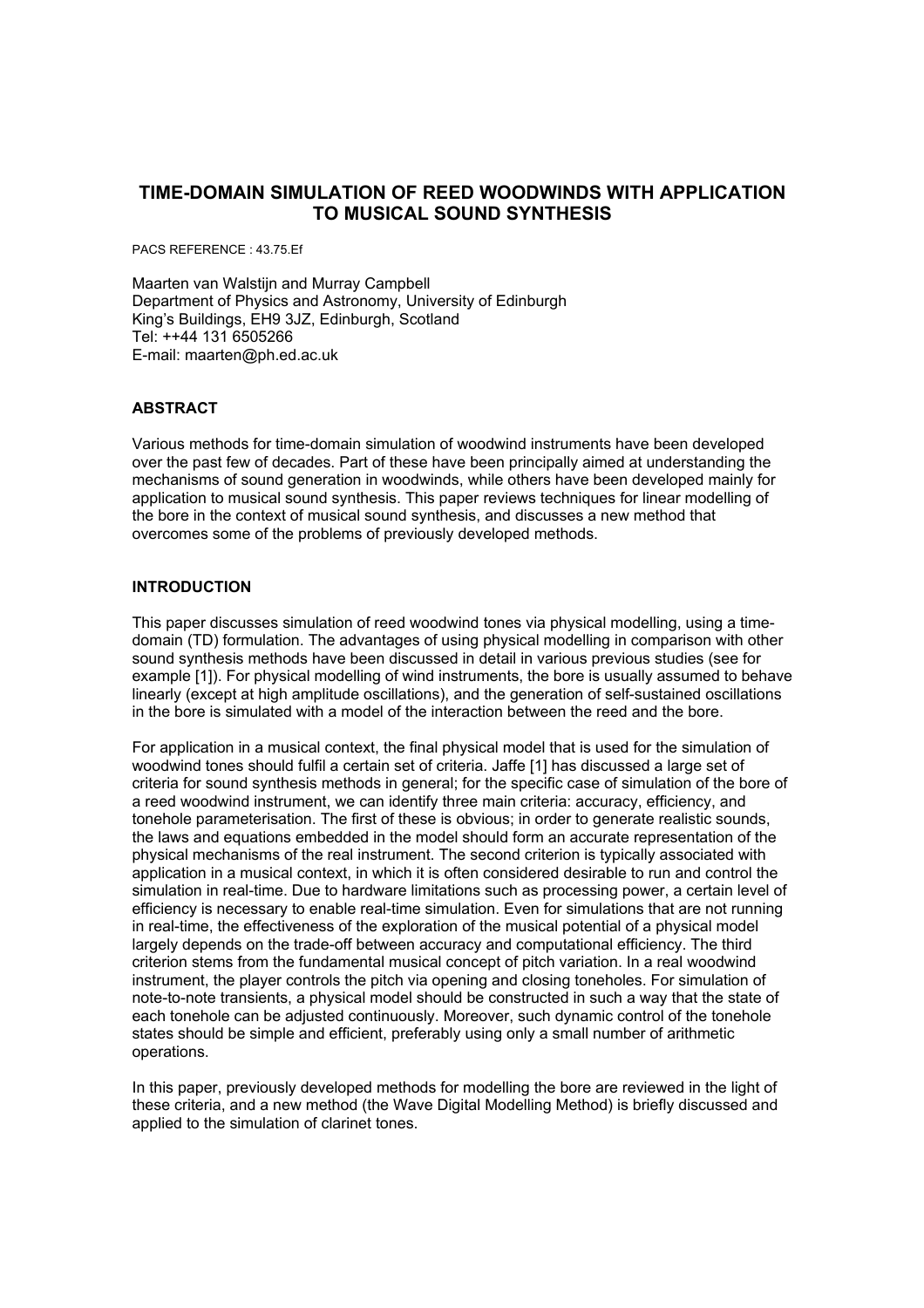### **REVIEW OF METHODS FOR LINEAR TIME-DOMAIN MODELLING OF THE BORE**

Several different techniques for linear TD modelling of wave propagation in an acoustic bore can be found in the literature. Under the assumption of linearity, wave propagation is governed by a three-dimensional wave equation. TD simulation can thus be considered as solving a wave equation for certain given boundary conditions and input-signals. Note that for woodwind bores, the boundary conditions are not necessarily constant; for example, opening a tonehole amounts to changing a boundary condition. Standard techniques for numerically solving a wave equation can be applied; perhaps the best known of these are Finite-Difference (FD) methods and Finite-Element (FE) methods, which both are highly accurate and thoroughly tested techniques. However, even for today's standards of commonly available processing power, such numerical formulations are computationally far too expensive for direct application to musical sound synthesis.

More efficient descriptions can be obtained by making two simplifying assumptions. First, the main bore of a musical woodwind instrument is usually either cylindrical or conical, or approximately one of these. As a consequence, only the primary mode can propagate at frequencies below cut-off throughout the instrument, i.e., all higher modes are evanescent at frequencies which are of interest to the sound generation mechanism. Wave propagation in the cylindrical and conical parts of the bore may therefore be described with a one-dimensional wave equation. Small units such as toneholes can be modelled as lumped elements, while the bore termination may also be treated as a lumped element. Second, the acoustic variables do not have to be known at each position inside the air column. For example, for modelling the interaction between the bore and the driver, only the pressure and volume velocity at the mouthpiece-end need to be computed. In principle, the bore itself may be characterised by an impulse response; for a given volume velocity, the mouthpiece pressure can be computed by means of convolution. A general framework for simulation of sustained musical tones on this basis was developed by McIntyre et al. [2], and over the last few decades, several specific woodwind instrument applications of this convolution (CV) approach have been developed (see for example [3]). The efficiency of CV methods largely depends on the length of the impulse response.

Alternatively, the bore response can also be modelled as a finite set of resonances. Typically, only the first 5 to 10 resonances influence the sound generation mechanism, thus the response of the bore may be represented with just a small number of natural modes, each modelled as a second-order oscillator. Such an approach, which is often referred to as modal synthesis (MS), has been taken by Adrien [4], and has recently been proposed for simulation of brass instruments by Vergez [5]. Because of the truncation of the number of modes, MS is generally less accurate but more efficient than CV methods.

The main disadvantage of both CV methods and MS is that they do not allow for a direct form of tonehole parameterisation. With CV methods, the impulse response only represents one particular configuration of the tonehole states; for dynamic modelling of the toneholes, a large set of different impulse responses would have to be calculated off-line, and the pressure response for time-varying tonehole states could in principle be computed by interpolating between these impulse responses. A similar formulation could be used in the MS approach. However, such parameterisation is difficult and elaborate, and adds significantly to the overall computational load.

A much more efficient and simple parameterisation is possible with a one-dimensional wave propagation model in which the acoustic variables are computed at all the tonehole positions. This way, the effect that the opening and closing of a tonehole has on the bore response can be modelled on basis of the relatively simple mathematical relationship between the local acoustic variables and the tonehole state. Further efficiency is gained by modelling the acoustic variables at all discontinuities in the bore. That is, the acoustic variables are computed at all points in the bore at which a one-dimensional wave is reflected; we will refer to this approach as travellingwave (TW) methods. Table 1 summarises the properties of the different methods for linear modelling of the bore.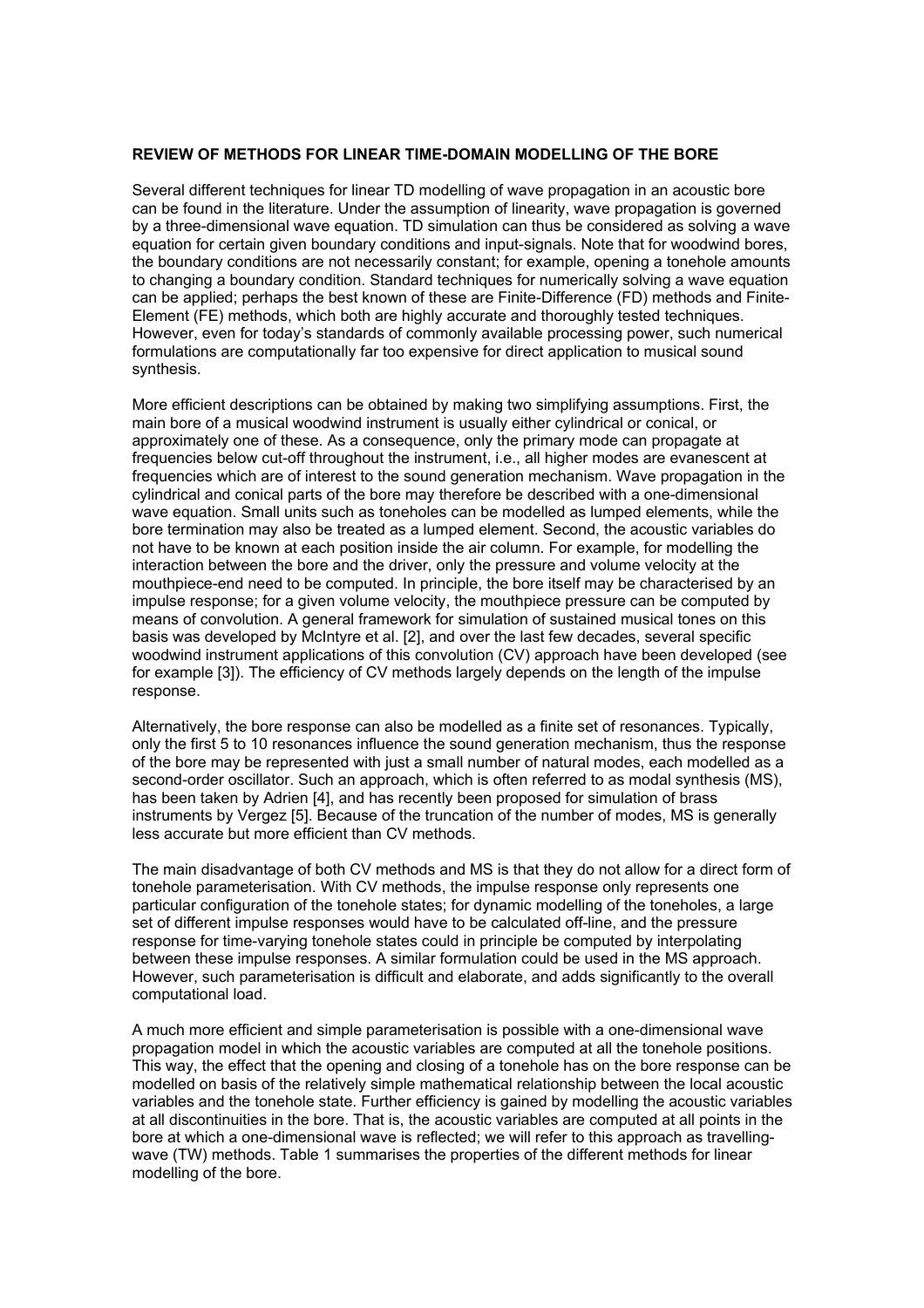| <b>METHOD</b> | <b>ACCURACY</b> | <b>EFFICIENCY</b> | TH PARAMETERISATION |
|---------------|-----------------|-------------------|---------------------|
| FD            | high            | low               | ves                 |
| FE            | high            | low               | ves                 |
| СV            | high            | medium            | no                  |
| МS            | medium          | high              | no                  |
| ТW            | medium          | high              | yes                 |

Table 1: Properties of various methods for linear TD modelling of the bore.

Two methods that are based on the concept of transmission and reflection of travelling waves can be found in the literature, namely digital waveguide modelling (DWM) and the multi convolution algorithm (MCA). These approaches differ mainly in the details of the numerical formulation. The main advantage of the DWM approach is that it allows the adjustment of the balance between accuracy and efficiency. Frequency-dependent phenomena (such as boundary or radiation losses) are modelled using a digital approximation of a continuousdomain formulation, where both the continuous formulation and the digital approximation technique may be chosen freely. In this respect the MCA approach is more limited, since it relies on the possibility of performing analytic inverse Fourier transforms of continuous-domain formulations.

For both methods, instability problems can occur in numerical simulations of conical sections. While it has been shown that (1) continuous-time TW models of conical bore systems are in principle stable [6,7,8], and (2) both the DWM and the MCA approach can be used to compute the discrete impulse response of an acoustic bore that contains conical sections without any instability problems [9,10], it has yet to be shown under which conditions either method actually remains stable. In fact, Scavone [9] has reported numerical instability when using DWM techniques with long simulation times.

Another obstacle of the DWM approach is that it does not provide methods for modelling of toneholes in a conical bore. This shortcoming stems directly from the fact that DWM techniques are specifically defined to simulate distributed systems; as a consequence, incomputable loops are created when a conical section is directly connected to an acoustic unit with a non-zero instantaneous reflection (such as a tonehole). In the MCA approach, this particular problem is avoided by lumping the tonehole and the cone taper discontinuities together.

# **THE WAVE DIGITAL MODELLING METHOD**

The wave digital modelling method (WDM) makes strong use of the classical analogy between electrical and acoustical systems, and combines DWM techniques with wave digital filter (WDF) techniques. WDF techniques are used for discretisation of analog networks [11]. The resulting digital networks are called *wave digital filters* (WDFs). The classical analogy between electric and acoustic systems raises the possibility of employing WDF techniques for the discretisation of lumped elements in a model of an acoustic system. WDF techniques are similar to DWM techniques in the sense that they both digitise continuous-time models using *wave variables*. As already suggested by Smith [12] and recently elaborated by Bilbao [13], a combined approach is possible. In the present study, lumped elements are modelled using WDF techniques and distributed elements are modelled using DWM techniques.

The procedure for the derivation of the wave digital model of an individual bore component is similar to the derivation of a wave digital filter, and consists of three steps:

- (1) decomposition of the acoustic variables into wave variables.
- (2) discretisation of frequency-dependent elements.
- (3) satisfaction of the computability condition.

Step (1) is accomplished by using the following relationships: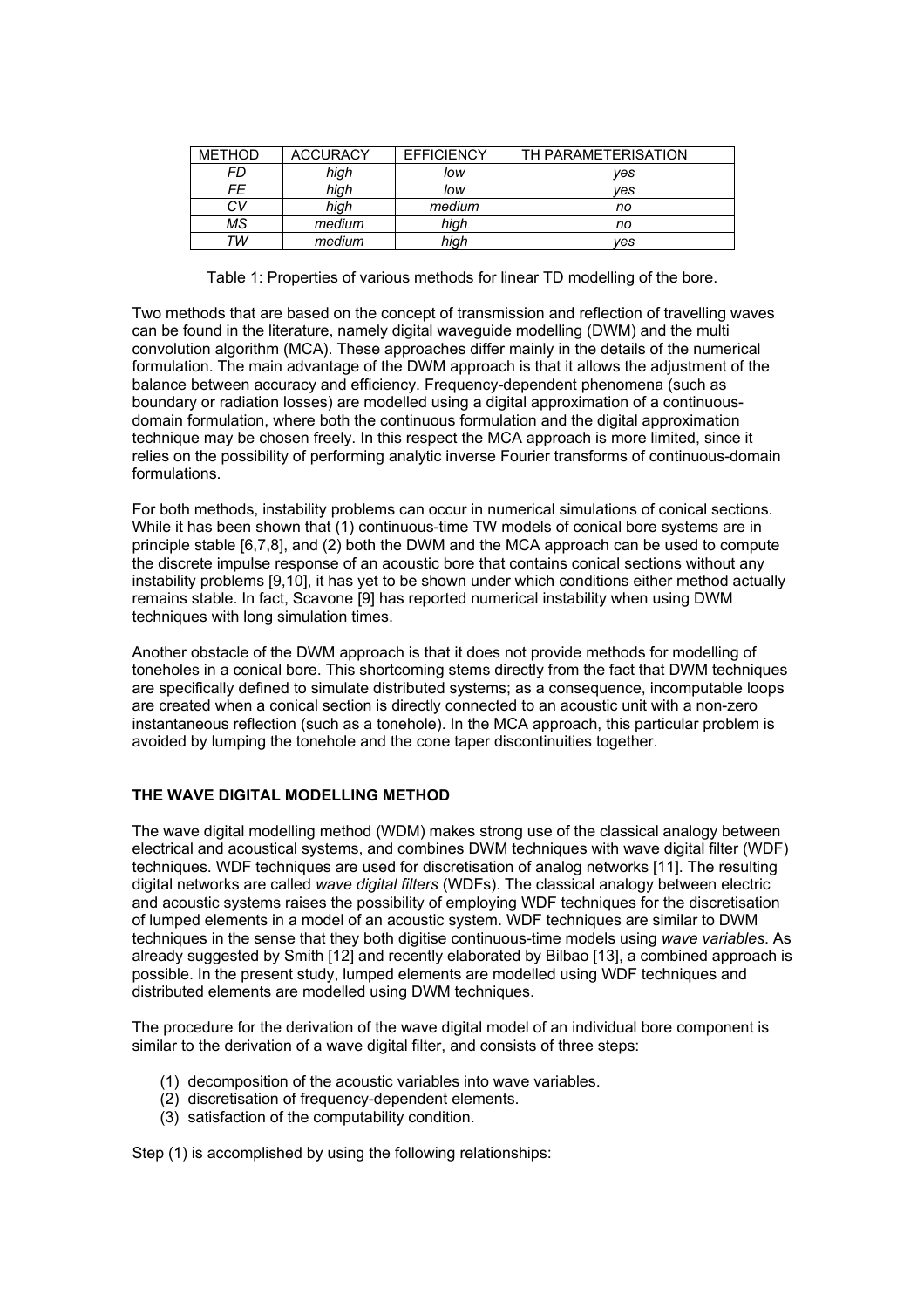$$
p_{j} = p_{i}^{+} + p_{i}^{-} , R_{j}U_{j} = p_{i}^{+} - p_{i}^{-} \qquad (1)
$$

where for port *i*,  $p_i$  is the pressure and  $U_i$  is the volume velocity, while  $p_i^+$  and  $p_i^-$  are the wave variables. The quantity  $R_i$  has the dimension resistance and, following WDF theory, is referred to as the *port-resistance*. In the case of a distributed acoustic element, the wave variables represent pressure-waves travelling through a certain medium. The port-resistance then equals the reference impedance that characterizes the medium; in the case of a wave travelling through an air-filled pipe, this is the characteristic impedance  $\,Z_0 = \rho c / S$  , where  $S$  is the crosssectional pipe area, *ρ* is the mean air density, and *c* is the wave velocity. In the case of a lumped acoustic element, the wave variables do not represent waves that actually travel any distance; the decomposition is in this case merely a matter of mathematical description, and from an acoustical point of view the port-resistance may then be considered arbitrary. As in the derivation of WDFs, this freedom of choice is exploited to avoid delay-free loops in the final modelling structure.

Step (2) concerns the approximation in the digital domain of linear, frequency-dependent, continuous domain phenomena, which is realized in the present study by means of digital filter techniques. Lumped circuit elements, such as inertances and compliances, are discretised via the bilinear transform. Discretisation of other frequency-dependent phenomena, such as viscothermal losses, are predominantly carried out by means of infinite impulse response (IIR) filters, while Lagrange FIR interpolation filters [14] are employed for digital approximation of fractional delay lengths.

Step (3) is concerned with the computability of the resulting digital structure. Like a digital filter, a wave digital model is described mathematically by a system of difference equations. Such a system is called *computable* if the arithmetic operations prescribed by these equations can be ordered sequentially at each discrete-time instant [11]. In practice this condition is satisfied if the system contains no delay-free loops. In a wave digital model, such delay-free loops may arise in the discretisation of a lumped element. Following WDF theory, these loops are ensured to have at least one delay by choosing the appropriate port-resistance of that loop.



Figure 1: Wave digital modelling of a woodwind bore. (a): Example bore. (b): Equivalent network. Each *TL*unit indicates a uniform transmission-line, and *Zs* is the open-end impedance. (c) Wave digital model. *Rs* is the open-end reflectance. (d): Discrete-time model of lossy wave propagation in a conical or cylindrical section using a cascade of a delay-line, a fractional delay filter *(FDF)*, and a loss-filter. (e): A conical junction inertance modelled in discrete-time as a single delay, interfaced to the main bore with a three-port junction. (f): Wave digital tonehole model, using a wave digital reflectance filter *(Rs)*, which has coefficients that depend on a single tonehole state parameter.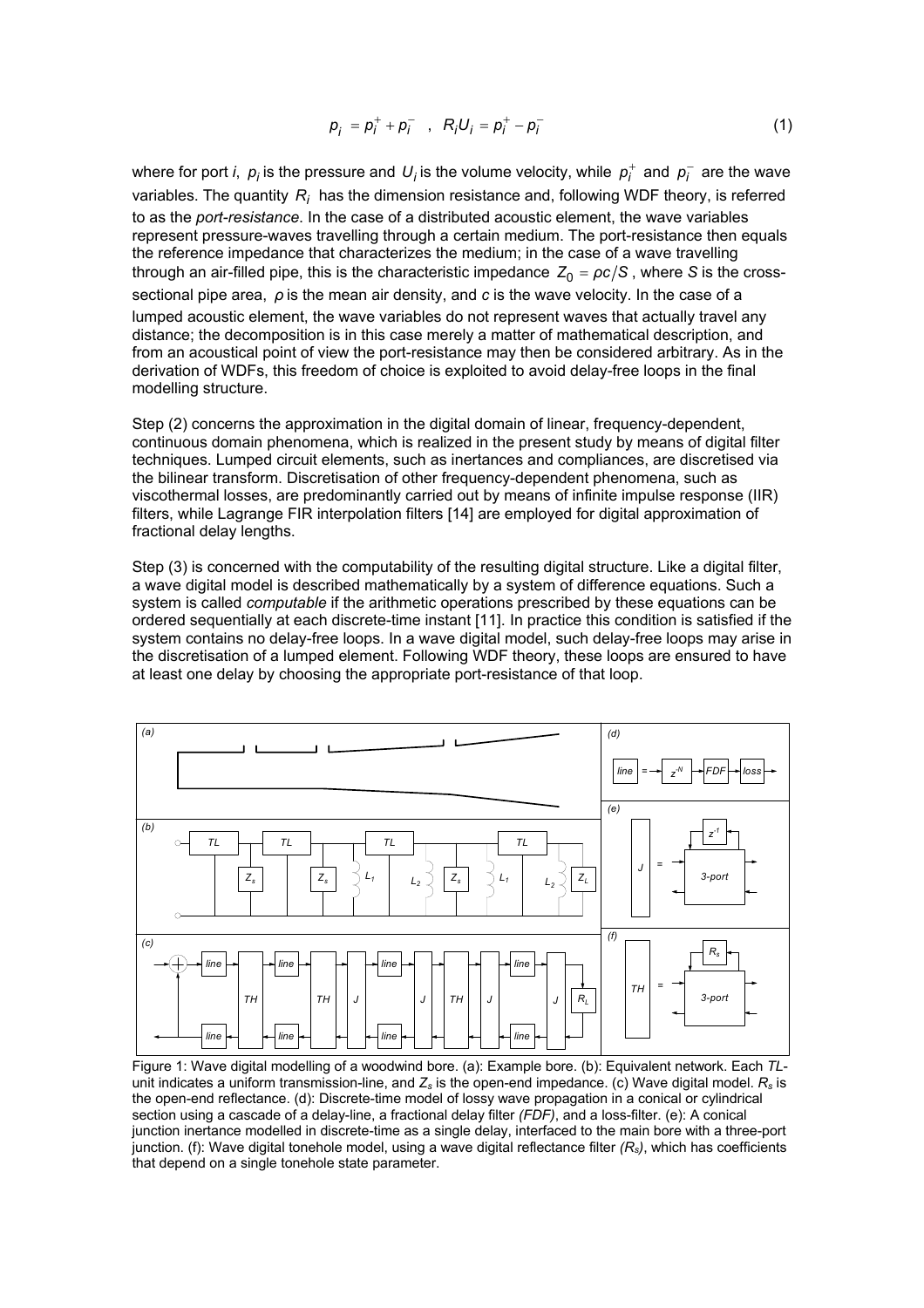#### **SIMULATION OF PIECEWISE CONICAL BORES WITH TONEHOLES**

A woodwind bore may be considered as a succession of conical and cylindrical sections with a set of open or closed holes in their sides [15]. As pointed out by Benade [16], a conical section may be described with "an equivalent circuit consisting of a pair of inertances, a transformer, and a non-tapered duct that has the same length and small-end radius as the cone to be represented". A tonehole may be described as a shunt impedance [17]. Using these descriptions, a piecewise conical bore with toneholes may thus be modelled as depicted in figure 1. A junction without a tonehole can be modelled as a single inertance defined as the parallel combination of L<sub>1</sub> and L<sub>2</sub>. The transformers are omitted from the network description, which does not affect the response of the bore at the bore entry. For each conical section, the junction inertances at the entry and the end are defined as

$$
L_1 = \rho r_1 / S_1 \quad , \quad L_2 = -\rho r_2 / S_2 \; , \tag{2}
$$

where  $r_1$ ,  $S_1$  and  $r_2$ ,  $S_2$  are the distance to the cone apex and the cross section at the left and the right end of the cone, respectively. For a partially open tonehole, the shunt impedance may be described as an inertance in parallel with a compliance [18]. The wave digital tonehole model (see Figure 1f) , that is directly derived from this formulation, takes the form of a three-port junction with a wave digital reflectance filter, the coefficients of which depend on a single control parameter that varies between 0 (=closed) and 1 (= open) .

A discrete-time model can be derived by applying the steps described in section to each of the components, which results into the discrete-time structure depicted in Figures 1d, 1e, and 1f; the complete discrete-time modelling structure of an example woodwind bore is shown in Figure 1c. For details of the derivation of these structures, we refer to [18,19].

With regard to the stability of conical bore simulations, the method was tested for various bore configurations [18]; the main conclusion is that the simulations are stable only in cases where viscothermal losses are not taken into account in any of the conical sections. Furthermore, the results indicated that for stable simulation of lossy conical sections, a consistent formulation of the propagation constant has to be employed. That is, the junctions have to formulated with the same propagation constant as the transmission-lines; this is not the case for the WDM method when using equations (2), and also not for other TW methods available in the literature.

## **CLARINET SIMULATION**

The dimensions of the main bore and the toneholes of a Selmer clarinet (no. 1400) were measured. The part of the bore starting directly after the hole that is closest to the open end is considered as the bell. The bell is typically mildly flared, and may be approximated with a small number of piecewise conical sections. The inter-hole sections are assumed to be approximately cylindrical; calculations with a transmission-line model showed that this simplification causes only a very small error. The mouthpiece is modelled with a tapered section (which connects to the main bore) and a cylindrical section (that represents the entry section to which the reed is clamped). Figure 2 shows the input impedance of the complete clarinet bore as computed with the transmission-line model and the wave digital model. Note that the differences between the two impedance curves are extremely small.

For generation of sustained notes, this wave digital model of the clarinet bore has to be coupled to a reed excitation model. For this purpose, the non-linear reed oscillator described in [18,20] is a suitable candidate, since it takes into account the effects of the reed curling on the mouthpiece lay. The parameters of this lumped reed model are varying with reed deflection, and are derived from a finite-difference simulation of the reed-mouthpiece-lip system. As shown in [18], this phenomenon has strong influence on the timbre of the radiated sound.